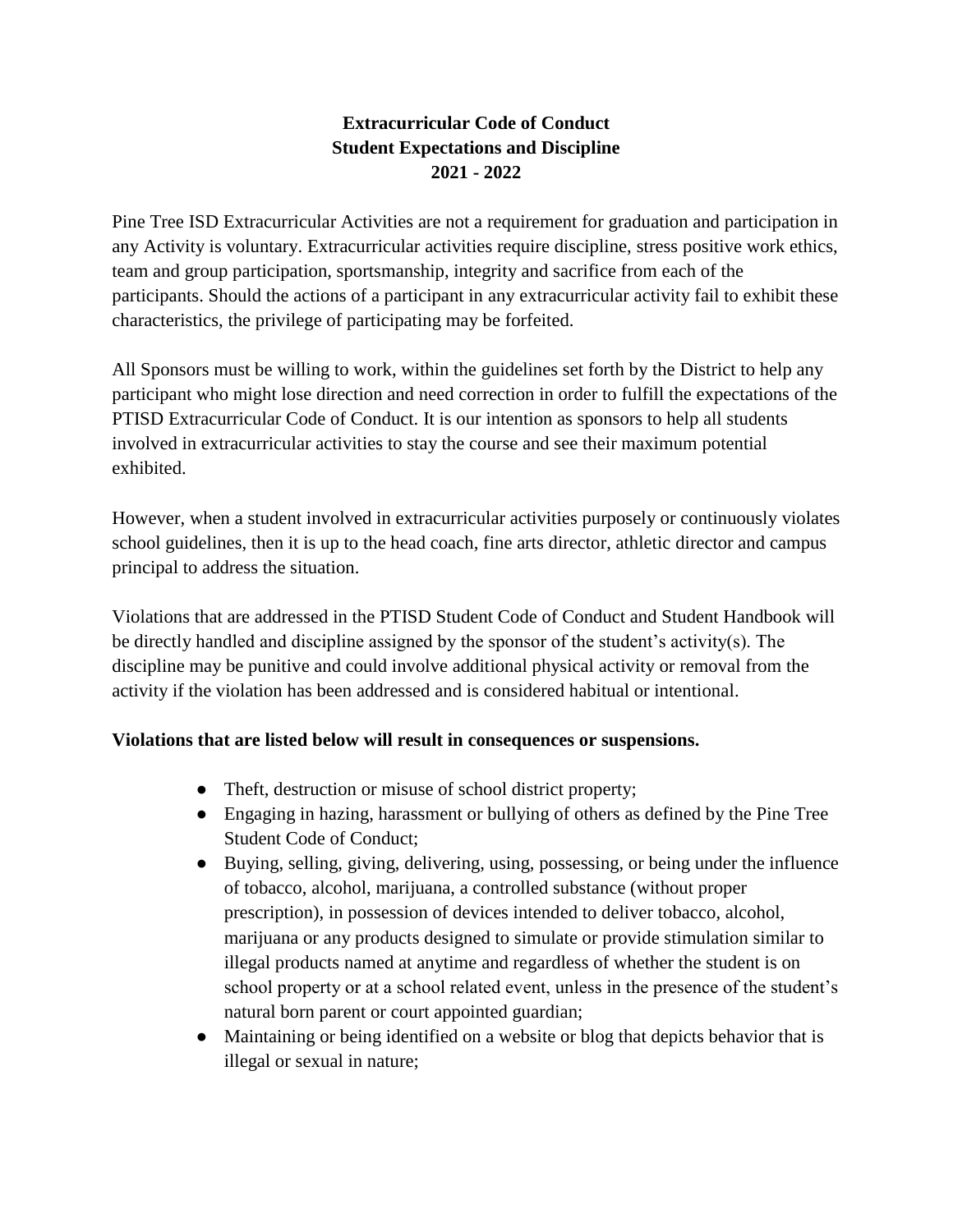- Sending, transmitting or posting images or other material that is related to illegal or sexual activity;
- Engaging in conduct prohibited by the District's Student Code of Conduct that is punishable by the placement in DAEP or expulsion;

## **Consequences**

- First Offense The student will be suspended from participation for 30 calendar days and will be placed on a behavior contract for 30 calendar days.
- Second Offense The student will be suspended from participation for 60 calendar days and will be placed on a behavior contract for 60 calendar days.
- Third Offense The student will be suspended from participation from all extracurricular activities for the remainder of the school year. If the violation occurs in the Spring semester, the student's extracurricular privileges will be revoked through the Fall semester of the next academic calendar year.
- Fourth Offense The student's participation will be suspended in all extracurricular activities for one calendar year from the date of the extracurricular infraction.

Suspension includes any non-school weeks in which an extracurricular competition or event occurs, such as camps, during the summer or on school holidays. Suspension further defined, means the student will not be permitted to participate in any competition, contest, scrimmage, performance, or election associated with an extracurricular activity. The student will be permitted to try out for an extracurricular team/organization for the upcoming school year during a suspension. The student must attend and participate in all practices while serving a suspension. Suspensions will not run concurrently and the student must serve the full length of any suspension.

### **Determination of Violations**

The activity sponsor, coach, or campus principal will determine whether a violation of the ECC has occurred and assess the appropriate consequence.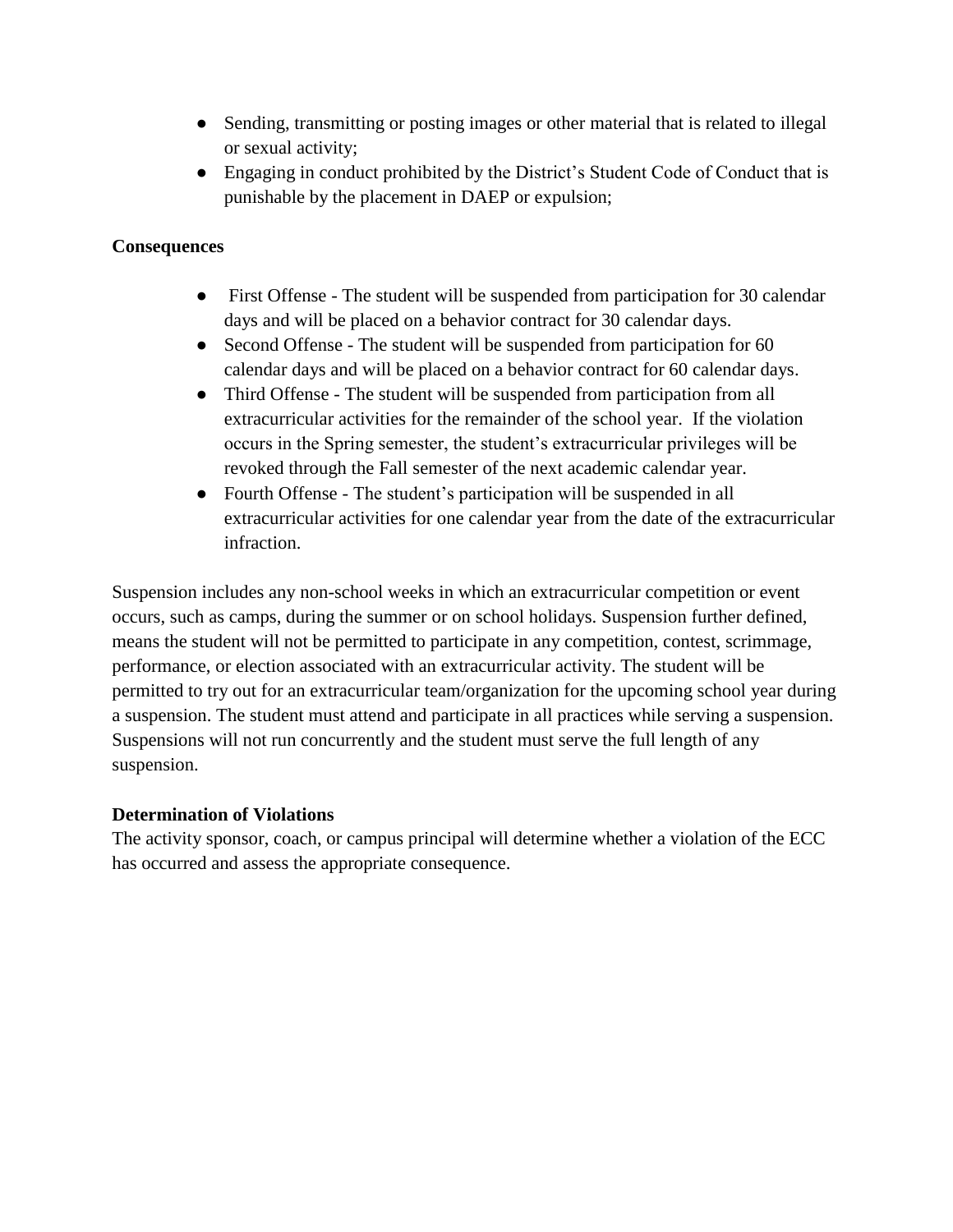#### **Parent Notifications of Violations**

Parents will be notified of all violations that will result in suspension of participation in extracurricular activities. The activity sponsor, coach or campus principal will contact the student and the student's parent via telephone or face to face conference within five school days from the time the activity sponsor or coach learns of such a violation. At this time the activity sponsor or coach will inform the parent of the violation, discuss with them the appropriate consequences and give the student the opportunity to respond to the allegations.

### **The Parent, Student right for appeal**

All appeals will be addressed through the District's complaint process, contained in policies FNG (Legal) and (Local). A decision of the Pine Tree ISD Board of Trustees regarding an extracurricular activity is final and not appealable.